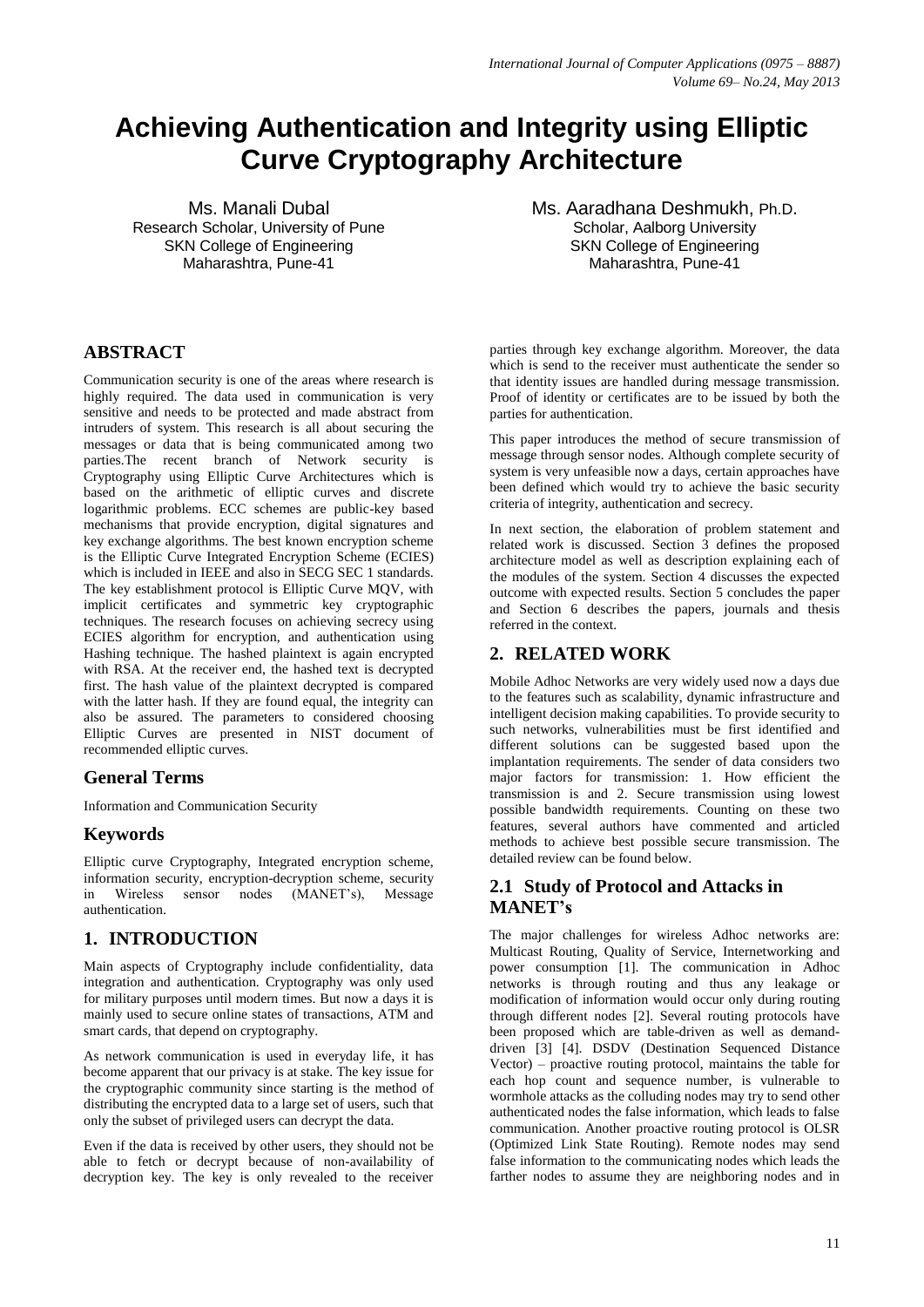turn leads to failure of routing protocol. [9] AODV (Adhoc On-demand Distance Vector) is a reactive routing protocol which is using demand-driven approach. The nodes send route request messages (RREQ) to the neighboring nodes to find the path to the destination node. The intermediate nodes in turn send the same messages to neighbors, and determine the path from source to destination by receiving RREP messages – Route Reply Messages [8].

Moreover, the routing protocol must support symmetric as well as asymmetric cryptographic operations. Patroklos G. Argyroudis et. al.[10], proposed an extension to AODV protocol – Secure Adhoc On-Demand Distance Vector (SAODV). This protocol used digital signatures and hashing mechanisms to secure AODV message packets. To have feasible transmission of message, SAODV provides a standard message format.



**Fig. 1: SAODV Protocol Header [10]**

The calculation of Signature and Hash can be obtained from section 4. The performance analysis of these routing protocols state that, while considering the worst case of high mobility and high traffic, SAODV protocol provides average end to end delay, Packet Delivery Ratio, Route overhead and Path optimality. Furthermore, it is less prone to attacks as compared to other protocols. Thus in this research the communication is through routing using SAODV protocol.

### **2.2 Study on various algorithms used for Security purpose**

Besides routing, the protocol used for communicating nodes plays most important role during information exchange [6]. The more secure the architecture used is, the more secure the information exchange will be. Even though the colluding nodes or other malicious nodes try to fetch the content during transmission, the algorithm should be such that analysis of information is not possible. Different means of ensuring integrity and confidentiality of data have been proposed. In all modern crypto primitives, the security more or less depends on the security of the cryptographic keys hence the distribution and management of keys has a vital importance [6][10] . As we know, public key cryptography simplifies key management by allowing secure communication by distributing n public key-private key pairs in a network having n nodes whereas the same problem can be solved by distributing  $n * (n-1) \approx n^2$  keys with symmetric key cryptography.

The main research problem to target to is to reduce the number of keys to overcome the limitations of communicating nodes. A brief survey of key distribution mechanisms and alternatives is been proposed by Campete and Yener[11]. Other studies also showed the feasibility of implementing public key algorithms, such as ECC in hardware, RSA in software, over sensor nodes.

The table summarizes the key size of ECC algorithms and comparison of other key sizes. It can be clearly observed that ECC has smaller key size as compared to other systems and this solves the first and foremost issue of key management in wireless networks.

| Table 1. Key Sizes in bits and Equivalent Levels |  |  |  |  |  |  |  |  |  |  |  |
|--------------------------------------------------|--|--|--|--|--|--|--|--|--|--|--|
|--------------------------------------------------|--|--|--|--|--|--|--|--|--|--|--|

| <b>Symmetric</b> | <b>ECC</b> | <b>DH/DSA/RSA</b> |
|------------------|------------|-------------------|
| 80               | 163        | 1024              |
| 128              | 283        | 3072              |
| 192              | 409        | 7680              |
| 265              | 571        | 15360             |

Moreover, the execution time of ECC over certain frequency processors, for encryption and decryption can be compared by following table. [10] The hardware of such processors supports the scalar multiplication and other ECC arithmetic operations.

**Table 2. Key Sample ECC Exponentiation over GF(P) and RSA Encryption/ Decryption Timings in milliseconds. Here, RSA-1 is for public key operation and RSA-2 is for private key operation**

|                                       | 163<br>ECC | 192<br><b>ECC</b> | 1024<br>RSA-<br>1 | 1024<br>RSA-<br>2 | 2048<br>RSA-<br>1 | 2048<br>$RSA-2$ |
|---------------------------------------|------------|-------------------|-------------------|-------------------|-------------------|-----------------|
| Ultra<br><b>Sparc II</b><br>400MHz    | 6.1        | 8.7               | 1.7               | 32.1              | 6.1               | 205.5           |
| <b>Strong</b><br><b>ARM</b><br>200MHz | 22.9       | 37.7              | 10.8              | 188.7             | 39.1              | 1273.8          |

This research focuses on all the issues mentioned above and tries to provide an efficient solution to challenges of Adhoc networks.

#### **3. THE PROPOSED SCHEME**

The proposed scheme adopts encryption and decryption using hybrid architecture as shown in Figure 2 and 3.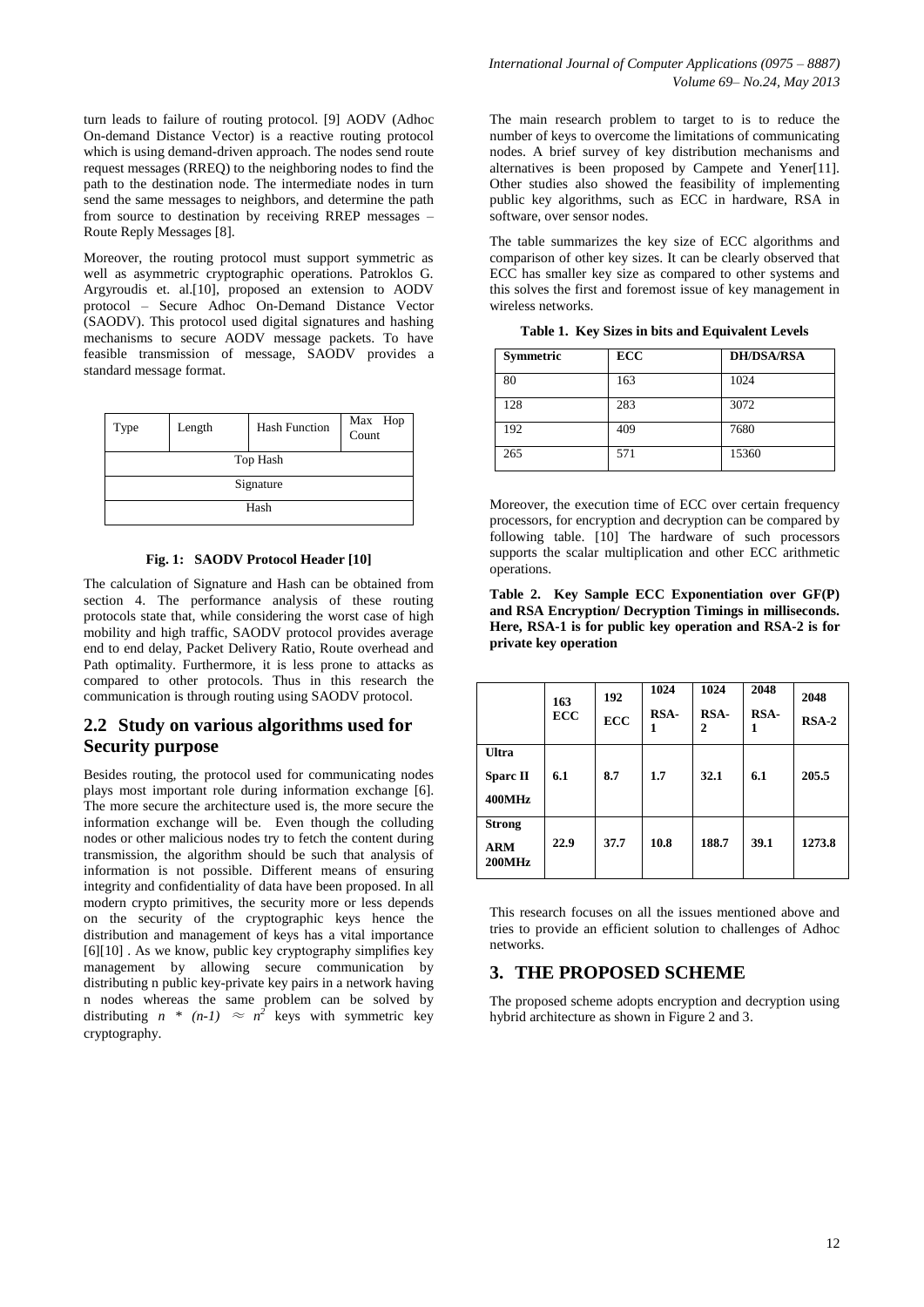

 **Fig. 2: Encryption Procedure**



 **Fig. 3: Decryption Procedure**

Elliptic curve cryptography is being used popularly over years due to the fact that it has fundamental and very efficient technological alternatives for building up secure public key cryptosystems. They provide distinct advantages such as smaller key sizes and higher security strength for each bit of the data. The major issue of key storage for Adhoc networks can also be solved using ECC.

As these cryptosystems require fewer amounts of storage and low bandwidth requirements, they are feasible to implement over wireless networks. The security depends on the difficulty of solving discrete logarithmic problem for large prime numbers. The more the problem difficulty is, the better the security is [12][3].

## **3.1 Introduction to Elliptic Curve Cryptosystems**

Elliptic curves have been used to solve a range of problems by mathematicians. The concept was first proposed by Neal Koblitz and Victor Miller to design public-key cryptographic systems.

Definition 3.1 An elliptic curve E over a field F is defined by an equation,

$$
E: y^{2} + a_{1} xy + a_{3} y = x^{3} + a_{2} x^{2} + a_{4} x + a_{6}
$$
 (i)

where  $a_1, a_2, a_3, a_4, a_6 \in K$  and  $\Delta \neq 0$ , where  $\Delta$  is the discriminant of E.

Definition 3.2 For a Weierstrass equation as above the following quantities can be defined

$$
b_2 = a_1^2 + 4a_2 \tag{ii}
$$

$$
b_4 = 2a_4 + a_1a_3 \tag{iii}
$$

$$
b_6 = a_3^2 + 4a_6 \tag{iv}
$$

$$
b_8 = a_1^2 a_6 + 4a_2 a_6 - a_1 a_3 a_4 + a_2 a_3^2 - a_4^2
$$
 (v)

$$
\Delta = -b_2^2 b_8 - 8b_4^3 - 27b_6^2 + b_2b_4b_6 \tag{vi}
$$

Definition 3.3 Let F is a field of characteristic different from 2 or 3. Let E be an elliptic curve defined over F. Then there exists a Weierstrass model for E of the form:

$$
y^2 = x^3 + Ax + B \tag{vii}
$$

where A, B are elements of F and ensure that

$$
4A^3 + 27B^2 \neq 0
$$
 (viii)

to avoid degenerate cases.

If the values of x, y, A, and B belong to a field F, it can be said that elliptic curve E is defined over the field F, and is denoted by the set of points:

$$
E(F) = \{(x, y) \in F \times F \mid y^2 = x^3 + Ax + B\} \cup \{O\}
$$

where A and B are some fixed constants, and O is the point at infinity.

The EC Domain Parameters are 7-tuple :  $T = (p,a,b,G,n,h)$ , where p is the finite field of the defined curve, a and b are elements of the elliptic curve equation, G is the generator point or the base point which has the property of generating all other points defined by same equation, n is the order of point G and h is the cofactor.

The security of elliptic curve cryptosystem relies on the fact about Discrete Logarithmic Problem. The more the problem is difficult, the better the security is.

#### **3.2 Key Agreement and Management**

ECMQV (Elliptic curve Menezes–Qu–Vanstone) is an authenticated key agreement protocol, which is based on Diffie-Hellman scheme. Considering the worst case of active attacks, this algorithm is best suitable for such an environment.

#### **3.3 Encryption using ECIES**

Elliptic curve integrated encryption scheme is used to provide semantic security against untrusted third party. This scheme provides safety against adaptive chosen-plaintext and chosenciphertext attacks. It provides capabilities for encryption, key exchange and digital signature together. Hence it is called Integrated Encryption Scheme. It is recommended by NIST, SECG, SEC 1 standards due to aforementioned characteristics.

ECIES is the enhancement of ElGamal encryption scheme, designed specifically for Elliptic curve groups. In this project, the suite uses following algorithms:

- 1. Key agreement ECMQV (as previously specified)
- 2. MAC HMAC-SHA-1 with 160 bit keys

3. Symmetric encryption scheme, AES in Cipher block chaining mode (CBC).

After the key agreement protocol has been established, the derived MAC key  $MAC_{k1}$  and the message to be transferred m, are given as input to symmetric encryption algorithm, ENC such as AES or Triple-DES (TDES). The sender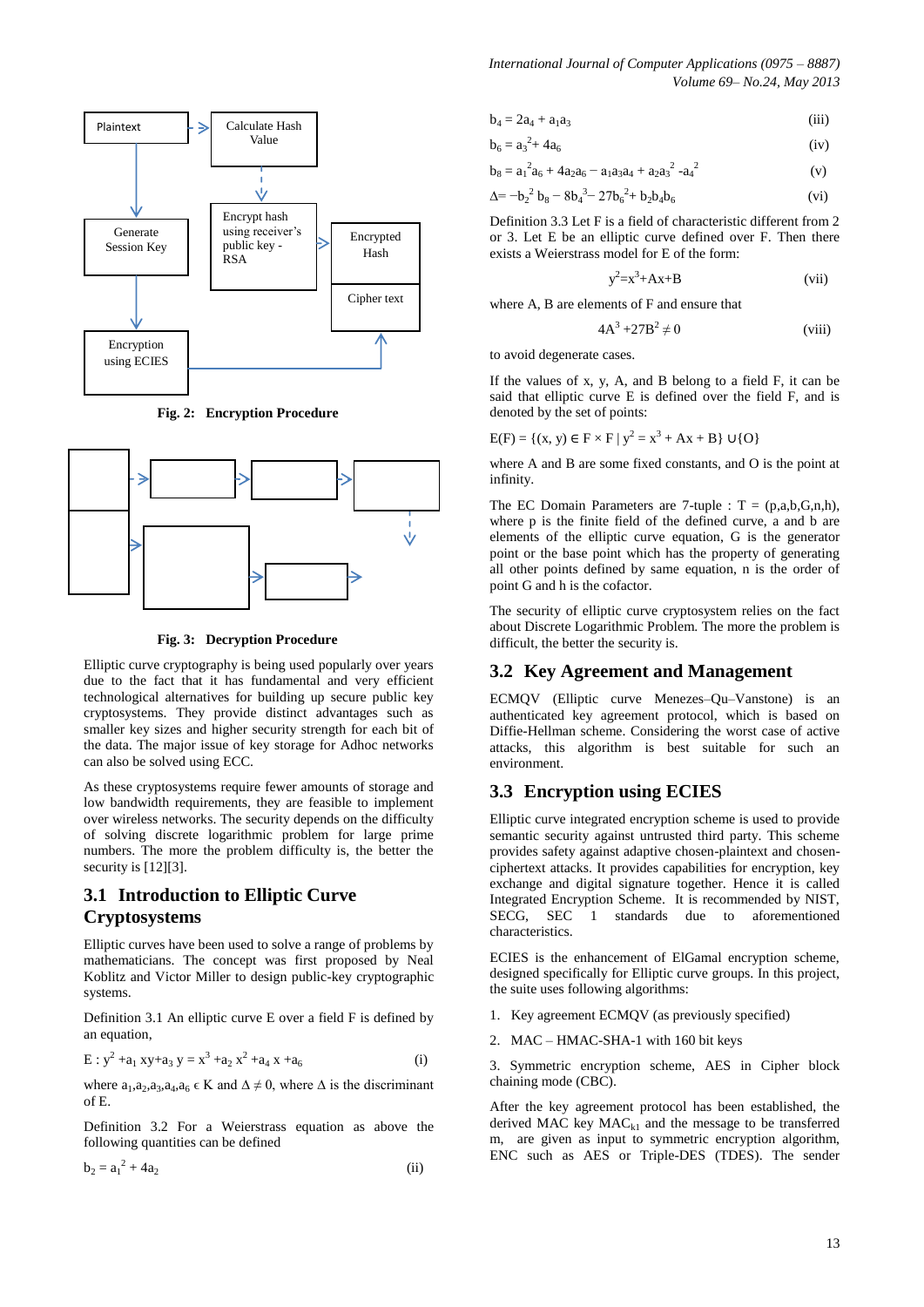encrypts the message with symmetric encryption key  $MAC_{k1}$ to generate:

$$
c = E(MAC_{k1}, m) \tag{ix}
$$

Then it computes an authentication token d for the ciphertext as an encryption of the ciphertext with MACk1, such that

$$
d = MAC(MAC_{k1}, E) \tag{x}
$$

*International Journal of Computer Applications (0975 – 8887) Volume 69– No.24, May 2013*

Implementation of TDES takes more time as compared to AES. The block size of AES is 128, 192 or 256 bits while of TDES is 64bits. Thus the time complexity of processing AES in block cipher mode would be less as compared to TDES. By using integrated encryption scheme, integrity of data that is being communicated is preserved.

| Sender Node                                                                    | Receiver node                                                                                                                                                                          |
|--------------------------------------------------------------------------------|----------------------------------------------------------------------------------------------------------------------------------------------------------------------------------------|
| 1. Generates k <sub>S</sub> , session key and computes transient public<br>key |                                                                                                                                                                                        |
| $sk_A = k_S * P$                                                               |                                                                                                                                                                                        |
| $Req$ (ID <sub>A</sub> , sk <sub>A</sub> )                                     | 2. Receiving first message,<br>Generates transient public key $sk_B = k_R * P$                                                                                                         |
|                                                                                | Calculates $s_B = (k_R + \overline{s k_B} d_B) \mod n$ and                                                                                                                             |
|                                                                                | $R = h s_B (s k_A + s \overline{k_A} Q_A); \overline{s k_B}, \overline{s k_A} \le$ integer<br>representation of the x-coordinate of skB, skA, h is elliptic<br>curve domain parameter. |
|                                                                                | $(k_1, k_2)$ $\leq$ <i>KDF</i> ( $x_R$ ), where $x_R$ is x-coordinate of R<br>and KDF is key derivation function.                                                                      |
|                                                                                | Calculate $t_B = MAC_{kl}(2, ID_B, ID_A, sk_A, sk_B)$                                                                                                                                  |
|                                                                                | $Rep(ID_B, sk_B, t_B)$                                                                                                                                                                 |
|                                                                                |                                                                                                                                                                                        |
| 3. On receiving second message,                                                |                                                                                                                                                                                        |
| Calculate $s_A = (k_S + \overline{sk_A} d_A) \mod n$ and                       |                                                                                                                                                                                        |
| $R = h s_A (s k_B + \overline{s k_B} O_B);$                                    |                                                                                                                                                                                        |
| $(k_1, k_2) \leftarrow KDF(x_R)$                                               |                                                                                                                                                                                        |
| $t = MAC_{kl}(2, ID_B, ID_A, sk_A, sk_B)$ and verify $t = t_B$                 |                                                                                                                                                                                        |
| $t_A = MAC_{kl}(3, ID_B, ID_A, sk_A, sk_B)$                                    |                                                                                                                                                                                        |
| $Rep(t_A)$                                                                     |                                                                                                                                                                                        |
|                                                                                | On receiving the last message, this node computes                                                                                                                                      |
|                                                                                | $t = MAC_{kl}(3, ID_A, ID_B, sk_A, sk_B)$ and verifies that $t = t_A$                                                                                                                  |

#### **3.4 Calculating Hash of plaintext**

For authenticating the sender of message, and vice-versa, hashing technique is used. SHA-1 produces 160-bit of message digest and performs 80 rounds of operation. The input data is divided into 32-bit blocks and left shift is done with variable n. The value of n varies at each operation resulting into new left rotation every time. This value is X-ORed with the round constant of the current iteration.

The plaintext is hashed and encrypted by RSA algorithm for the same key as used for ECIES encryption. As the technique is symmetric encryption, the receiver should decrypt the hash as well as ciphertext using the same key.

On the receiver side, first the hash is decrypted and the ciphertext is decrypted, then the hash of plaintext is computed

using SHA-1. The hash values are compared, if they are found equal, the sender of the message is the one it claims to be. Thus authentication can be proved and integrity is also maintained.

#### **4. EXPECTED RESULT ANALYSIS**

#### **4.1 Cost for creating session keys**

The sender generates two elliptic curve points: 1). which derives the symmetric encryption and the MAC key MACk1. 2). which is used by the receiver to derive the point P. Generation of these two points require two elliptic curve scalar multiplication procedure, which takes *2log(p).* The receiver calculates the point P from the request message and the cost is incurred is  $log(p)$ . As experimented by [6], the cost